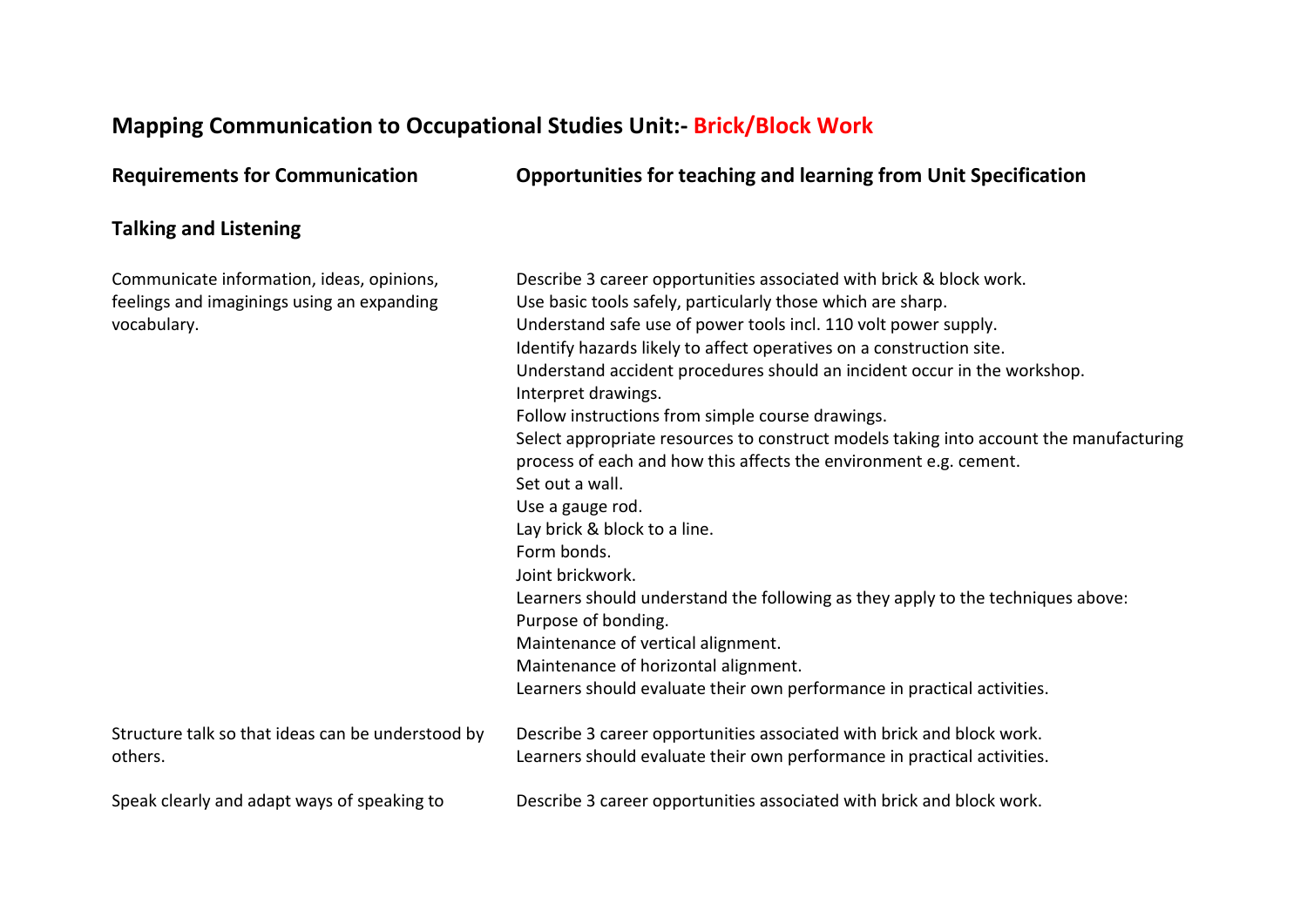audience and situation. Learners should evaluate their own performance in practical activities.

## **Reading**

| Read a range of texts for information, ideas and<br>enjoyment. | Describe 3 career opportunities associated with brick and block work.<br>Interpret drawings.<br>Follow instructions from simple course drawings.<br>Select appropriate resources to construct models taking into account the manufacturing.<br>process of each and how this affects the environment e.g. cement.                                                                                                                                                                                                                                                                          |
|----------------------------------------------------------------|-------------------------------------------------------------------------------------------------------------------------------------------------------------------------------------------------------------------------------------------------------------------------------------------------------------------------------------------------------------------------------------------------------------------------------------------------------------------------------------------------------------------------------------------------------------------------------------------|
| Find, select and use information from a range of<br>sources.   | Describe 3 career opportunities associated with brick and block work.<br>Use basic tools safely, particularly those which are sharp.<br>Understand safe use of power tools incl. 110 volt power supply.<br>Understand appropriate methods of stacking materials, safety aspects of using and mixing<br>mortar, finish and fixing plasterboard.<br>Interpret drawings.<br>Follow instructions from simple course drawings.<br>Select appropriate resources to construct models taking into account the manufacturing.<br>process of each and how this affects the environment e.g. cement. |
| Use evidence from texts to explain opinions.                   | Describe 3 career opportunities associated with brick and block work.                                                                                                                                                                                                                                                                                                                                                                                                                                                                                                                     |